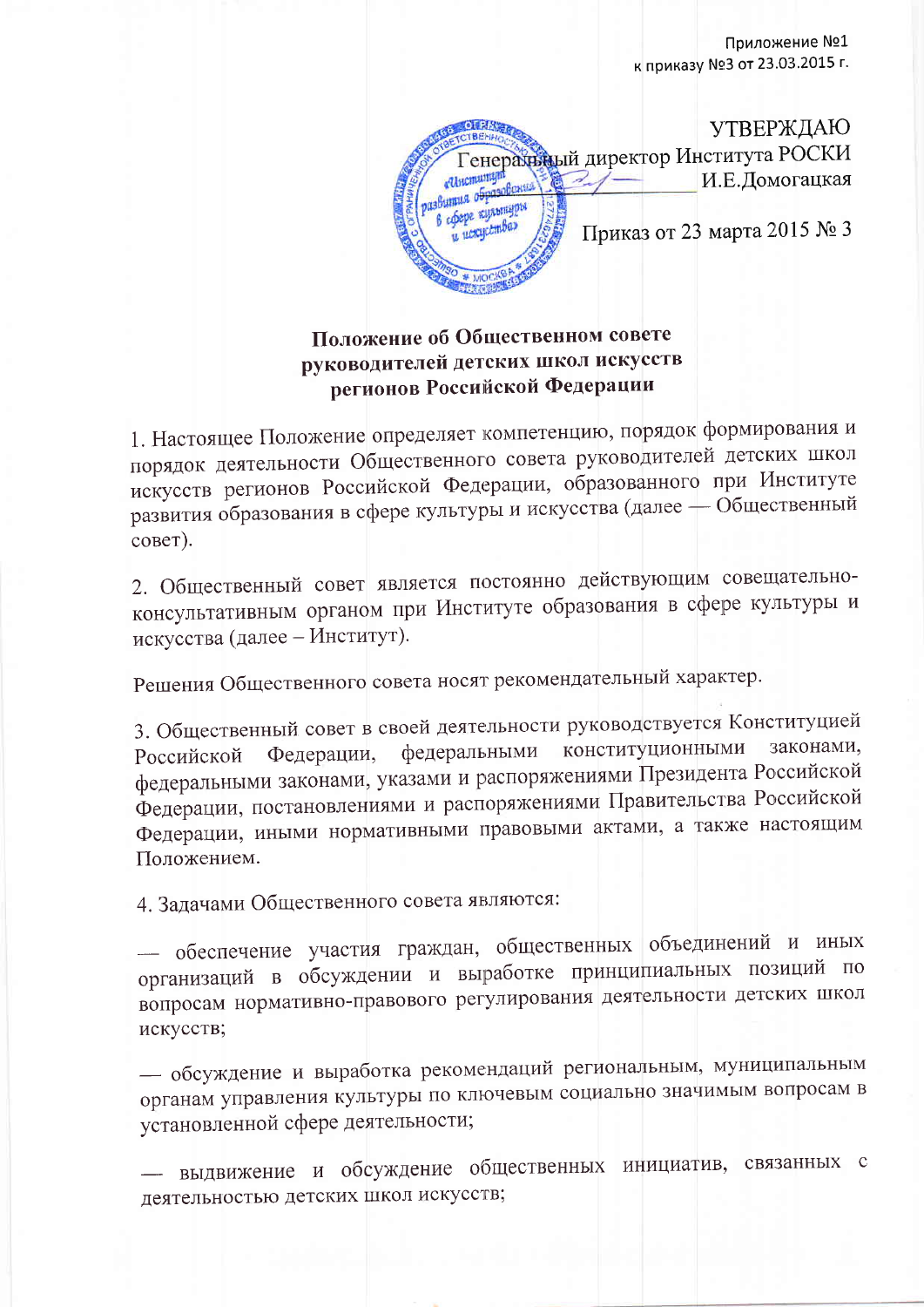- оказание общественной и профессиональной поддержки педагогическим работникам детских школ искусств;

- участие в информировании граждан о деятельности Института, в том числе через средства массовой информации, а также организация публичного обсуждения вопросов, касающихся сферы деятельности Института.

5. Общественный совет для выполнения задач, указанных в пункте 4 настоящего Положения, осуществляет следующие полномочия:

Федерации, Российской граждан инициативы рассматривает общественных объединений, организаций, органов государственной власти в соответствующие вносит  $\overline{B}$ coepe деятельности  $\overline{M}$ установленной законодательные и исполнительные органы государственной власти и местного самоуправления предложения по их рассмотрению и реализации;

- выявляет общественно значимые приоритеты в области образования в сфере культуры и искусства и вносит в соответствующие законодательные и исполнительные органы государственной власти и местного самоуправления предложения по их проработке;

- организует работу по привлечению граждан, общественных объединений и иных организаций к обсуждению вопросов в установленной сфере деятельности;

проводит рассмотрение выдвигаемых на общественное обсуждение проектов нормативных правовых актов, касающихся деятельности детских школ искусств;

- участвует в подготовке и проведении научно-практических и творческих мероприятий, вносит предложения по плану их проведения;

- организует обращения по поддержке и защите прав педагогических работников детских школ искусств;

запрашивает у соответствующих законодательных и исполнительных органов государственной власти и местного самоуправления информацию, необходимую для работы Общественного совета.

6. Члены Общественного совета с их согласия могут привлекаться учебнонормативно-правовой, проектов разработке Институтом  ${\bf K}$ методической документации.

7. Состав Общественного совета формируется Институтом из состава руководителей детских школ искусств - победителей Общероссийского конкурса «50 лучших детских школ искусств».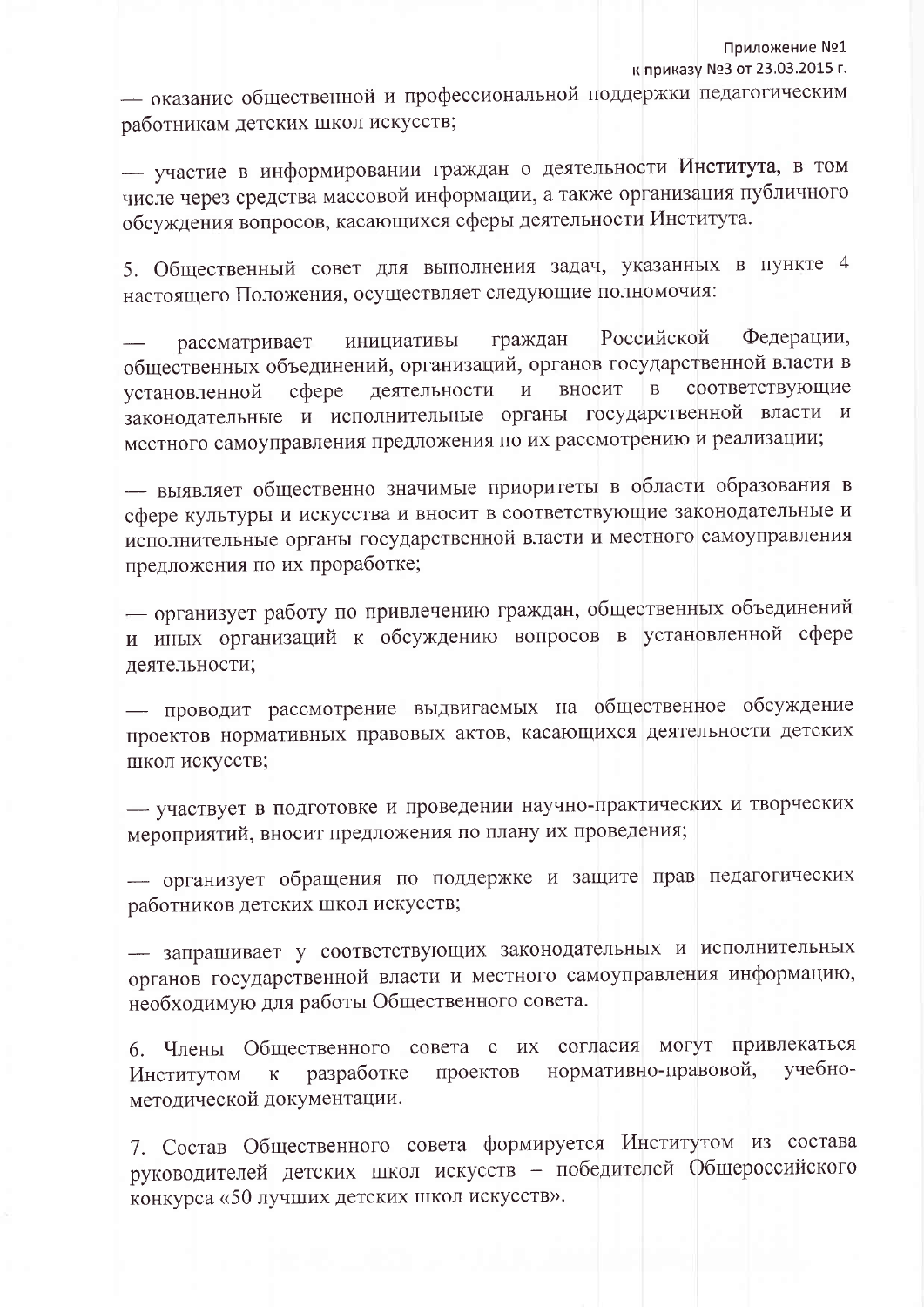8. Полномочия члена Общественного совета прекращаются в случае:

- истечения срока полномочий;

- подачи заявления о выходе из состава Общественного совета;

- завершения трудовой деятельности в качестве руководителя детской школы искусств, от имени которой он действует в Общественном совете.

9. Член Общественного совета может быть исключен из состава Общественного совета по решению Общественного совета в случаях, если он не участвовал в работе Общественного совета более 1 года непрерывно.

обязанности 10. Члены Общественного совета свои на исполняют общественных началах.

11. Количественный состав Общественного совета составляет не более 30 человек. В состав Совета входят руководители детских школ искусств и сотрудники Института.

12. Персональный состав Общественного совета утверждается приказом генерального директора Института.

13. Состав Общественного размещается на официальном сайте Института.

14. Состав Общественного совета подлежит ротации через два года.

15. Общественный совет осуществляет свою деятельность в соответствии с планом мероприятий на год, утвержденным председателем Общественного совета.

16. Основной формой деятельности Общественного совета являются заседания, которые проводятся по мере необходимости, но не реже одного раза в полугодие.

17. Правом созыва внеочередного заседания Общественного совета обладают Общественного совета, He менее половины членов председатель Общественного совета.

18. Заседание Общественного совета ведет председатель Общественного совета или по его поручению - заместитель председателя Общественного совета.

19. Решения Общественного совета оформляются протоколами, которые подписывает лицо, председательствовавшее на заседании Общественного совета.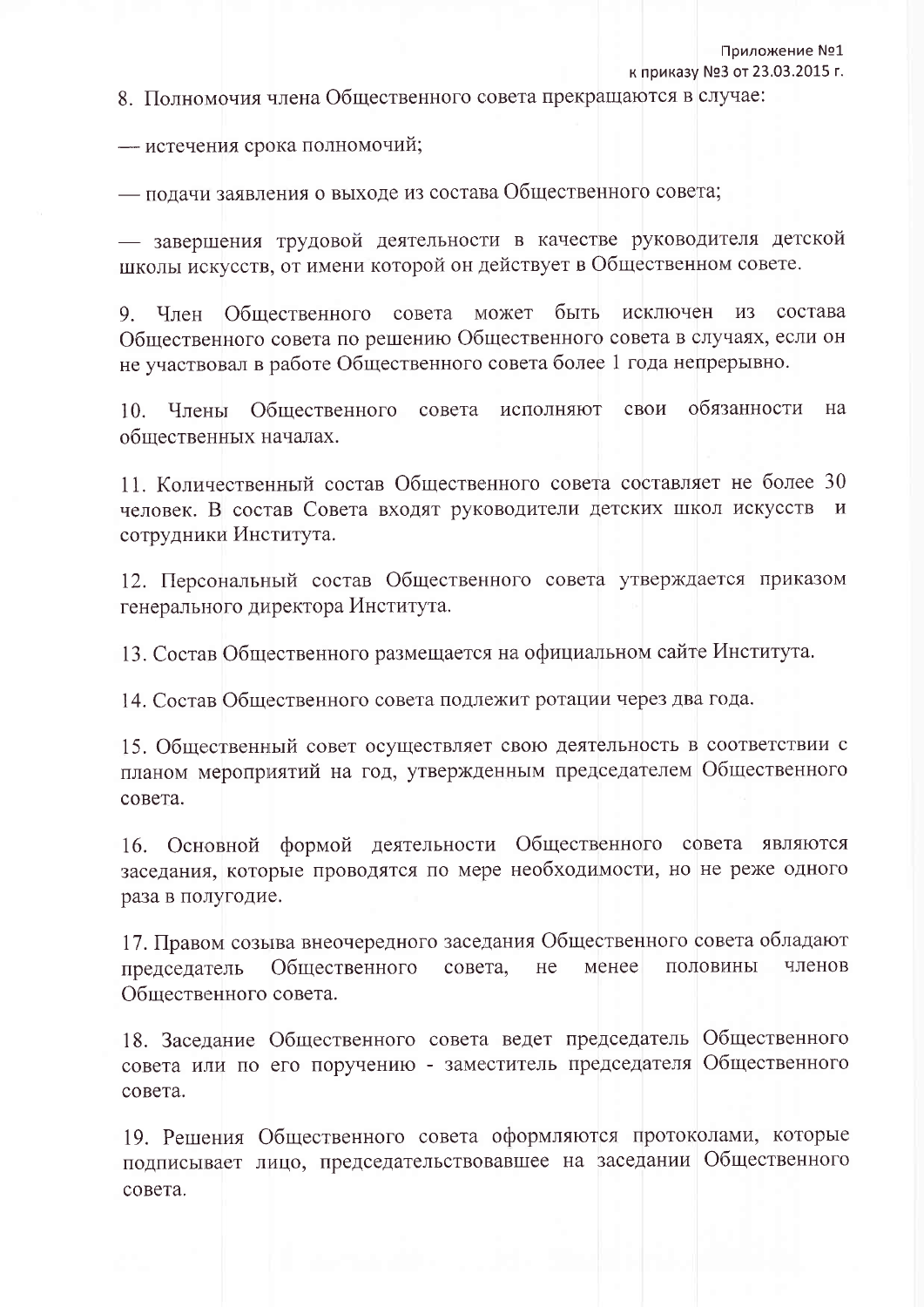20. Заседания Общественного совета считаются правомочными, если на них присутствует более половины его членов.

21. Решения Общественного совета принимаются открытым голосованием простым большинством голосов присутствующих на заседании членов Общественного совета.

22. Члены Общественного совета, несогласные с решением Общественного совета, вправе изложить свое особое мнение, которое в обязательном порядке вносится в протокол заседания.

23. Председателем Общественного совета является генеральный директор Института развития образования в сфере культуры и искусства.

24. Председатель Общественного совета:

а) организует работу Общественного совета и председательствует на его заседаниях;

б) подписывает протоколы заседаний и другие документы Общественного совета;

в) формирует при участии членов Общественного совета и утверждает план работы, повестку заседания и состав экспертов и иных лиц, приглашаемых на заседание Общественного совета;

г) взаимодействует с организациями, ведомствами по вопросам реализации решений Общественного совета.

25. Заместитель председателя Общественного совета:

а) председательствует на заседаниях Общественного совета в случае отсутствия председателя Общественного совета (отпуск, командировка, болезнь и т.п.);

работы Общественного совета, подготовке планов участвует в 6) формировании состава экспертов и иных лиц, приглашаемых на заседание Общественного совета;

обсуждение вопросов, внесенных на в) обеспечивает коллективное рассмотрение Общественного совета.

26. Члены Общественного совета:

а) участвуют в мероприятиях, проводимых Общественным советом, а также в подготовке материалов по рассматриваемым вопросам;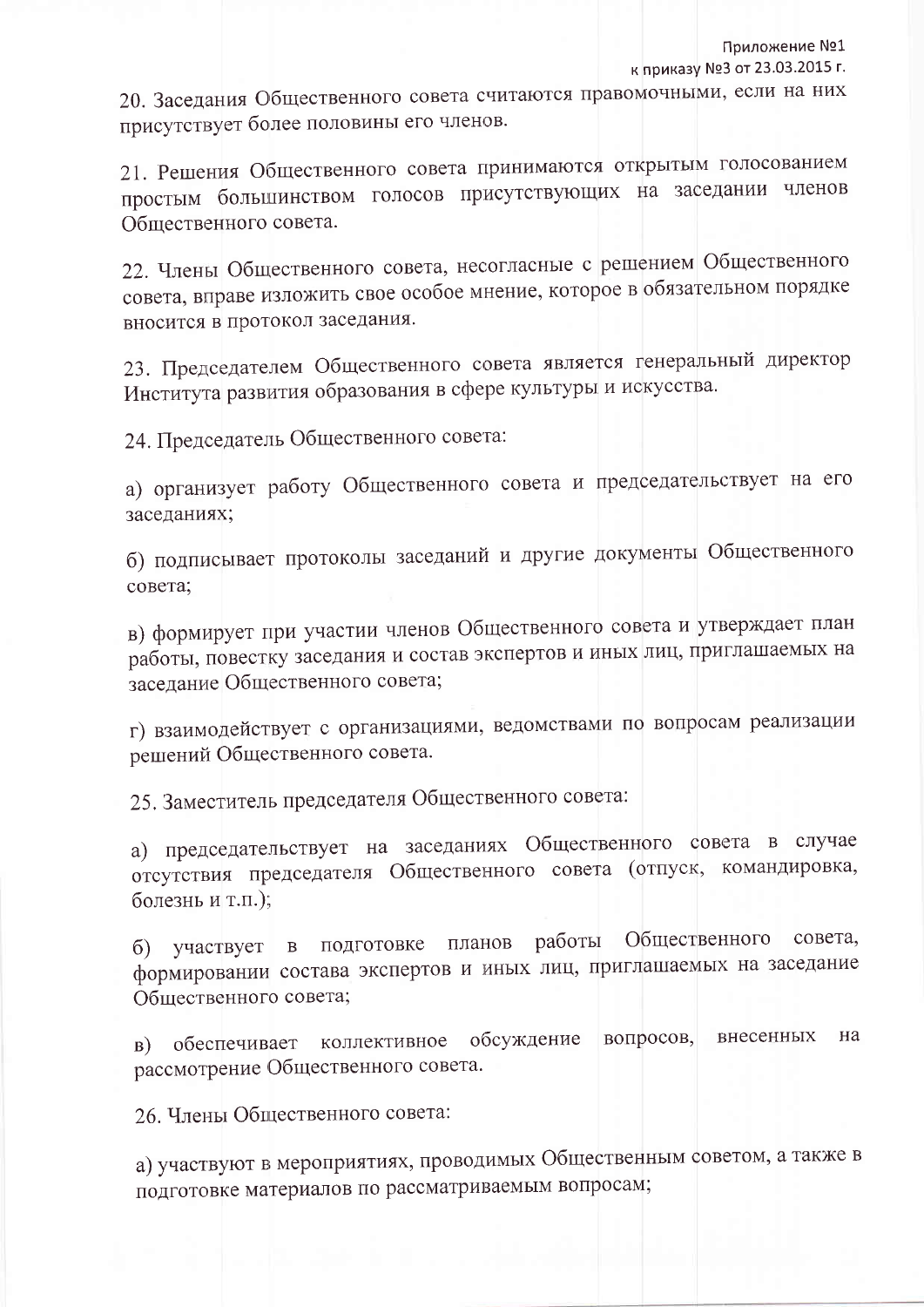Приложение №1

к приказу №3 от 23.03.2015 г.

дня заседаний формированию повестки б) вносят предложения  $\overline{10}$ Общественного совета;

в) возглавляют комиссии и рабочие группы, формируемые Общественным советом;

заседаниях экспертов участия B для кандидатуры  $\Gamma$ ) предлагают Общественного совета;

д) высказывают свое мнение по существу обсуждаемых вопросов, замечания и предложения по проектам принимаемых решений и протоколу заседания Общественного совета;

е) обладают равными правами при обсуждении вопросов и голосовании.

27. Члены Общественного совета обязаны лично участвовать в заседаниях Общественного совета и не вправе делегировать свои полномочия другим лицам.

28. Ответственный секретарь Общественного совета:

а) осуществляет подготовку проекта повестки заседания Общественного совета и проекта протокола заседания Общественного совета;

б) организует текущую деятельность Общественного совета и координирует деятельность его членов;

решений выполнением осуществляет контроль за организует  $\,$  M B) Общественного совета;

г) информирует членов Общественного совета о времени, месте и повестке дня его заседания, а также об утвержденных планах работы Общественного совета;

д) обеспечивает во взаимодействии с председателем Общественного совета подготовку информационно-аналитических материалов к заседаниям по вопросам, включенным в повестку дня.

Ответственный секретарь Общественного совета назначается приказом Института развития образования в сфере культуры и искусства.

29. Общественный совет для выполнения возложенных на него задач имеет право создавать по вопросам, отнесенным к компетенции Общественного совета, постоянно действующие или временные комиссии и рабочие группы.